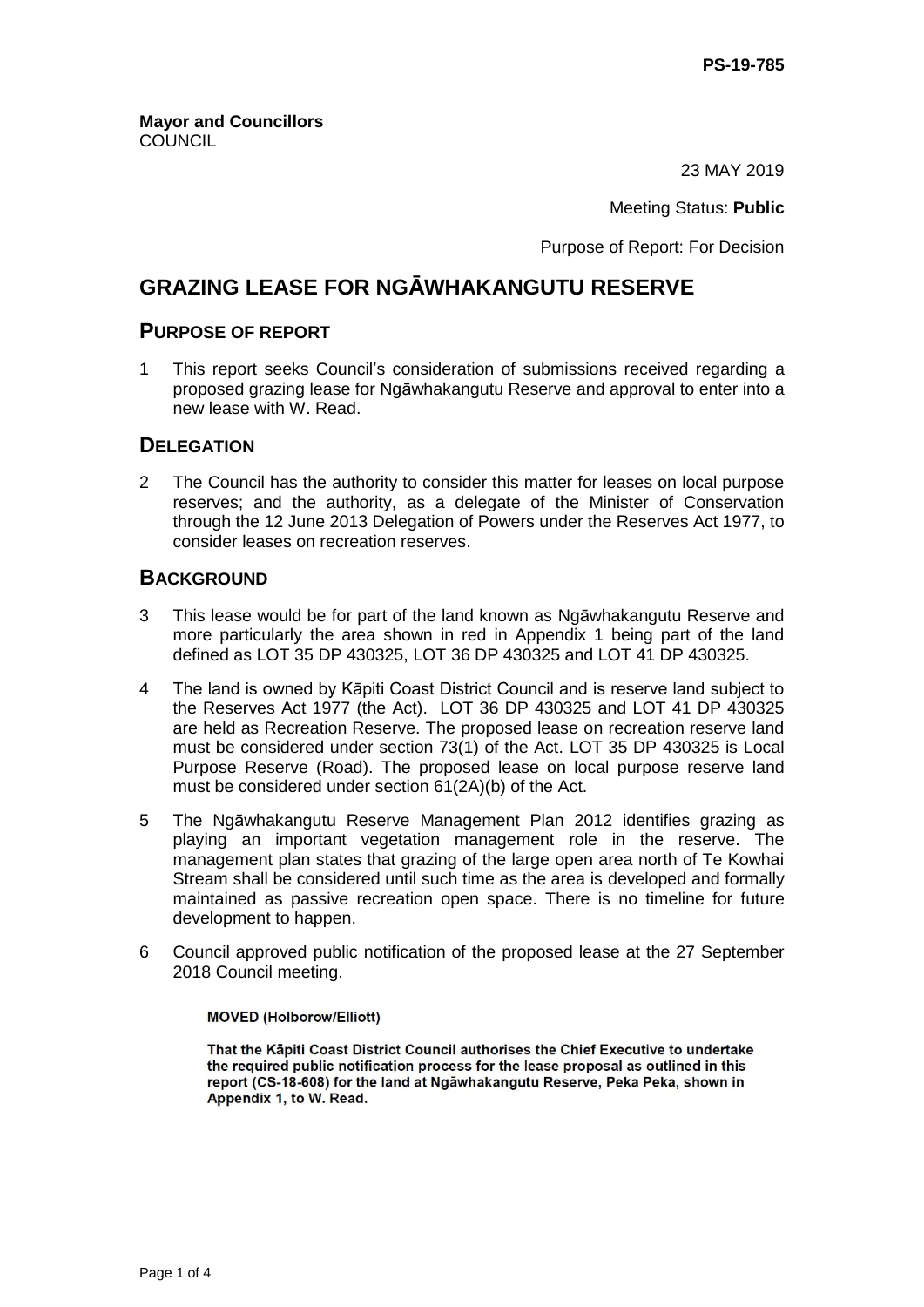## **ISSUES AND OPTIONS**

#### **Issues**

- 7 A total of three submissions were received during the public notification period. Two are in support of the proposed lease and one is against. The full submissions are attached as Appendix 2.
- 8 The submission against the proposed lease requests the grazing area is made available for public use. The submitter would support the lease if the reserve land is available for public use for the majority of the time.
- 9 As the lease would be for grazing of cattle, Council officers do not consider it would be safe to have public access to the area of the Reserve being used for the grazing.
- 10 Option 1 is to not grant a lease for grazing to enable the reserve to be available for public use. Council would then be responsible for the on-going maintenance cost of the current grazing area at a cost of at least \$2,400 annually for mowing the area. It is likely that if the Reserve becomes available for public use there would be an expectation that further development is commenced and further additional budget would be required, dependant on what is agreed to by Council.
- 11 Option 2 is to grant a lease for grazing, noting the points below to be included in the lease. This is officer's preferred option.
- 12 If the lease is granted, Council may, during the proposed lease term, require the proposed lease area for the development and formal maintenance as passive recreation open space. Conditions will be included in the lease to enable Council to terminate the lease with a three-month notice period for this or any other purpose.
- 13 The high dune area which has been part of previous grazing agreements is excluded from the proposed lease area due to the steep and erosion prone topography and the edge with residential properties not being adequately fenced for stock. From a land management point of view, it is considered that the high dune area should be retired from grazing and regeneration encouraged.
- 14 The lease will require stock proof fencing to be maintained at all times throughout the lease. There will be no allowance of hay or baleage to be cut for commercial gain.

#### **CONSIDERATIONS**

#### Policy considerations

15 There are no policy issues arising from this decision.

#### Legal considerations

- 16 The Council is able to grant a lease of recreation reserve for grazing purposes as part of a management programme under section 73(1) of the Act. The Council is able to grant a lease of local purpose reserve for grazing purposes under section 61(2A)(b) of the Act.
- 17 New lease documentation will be drafted and will be reviewed by the Council's legal counsel before being presented to W. Read for signing.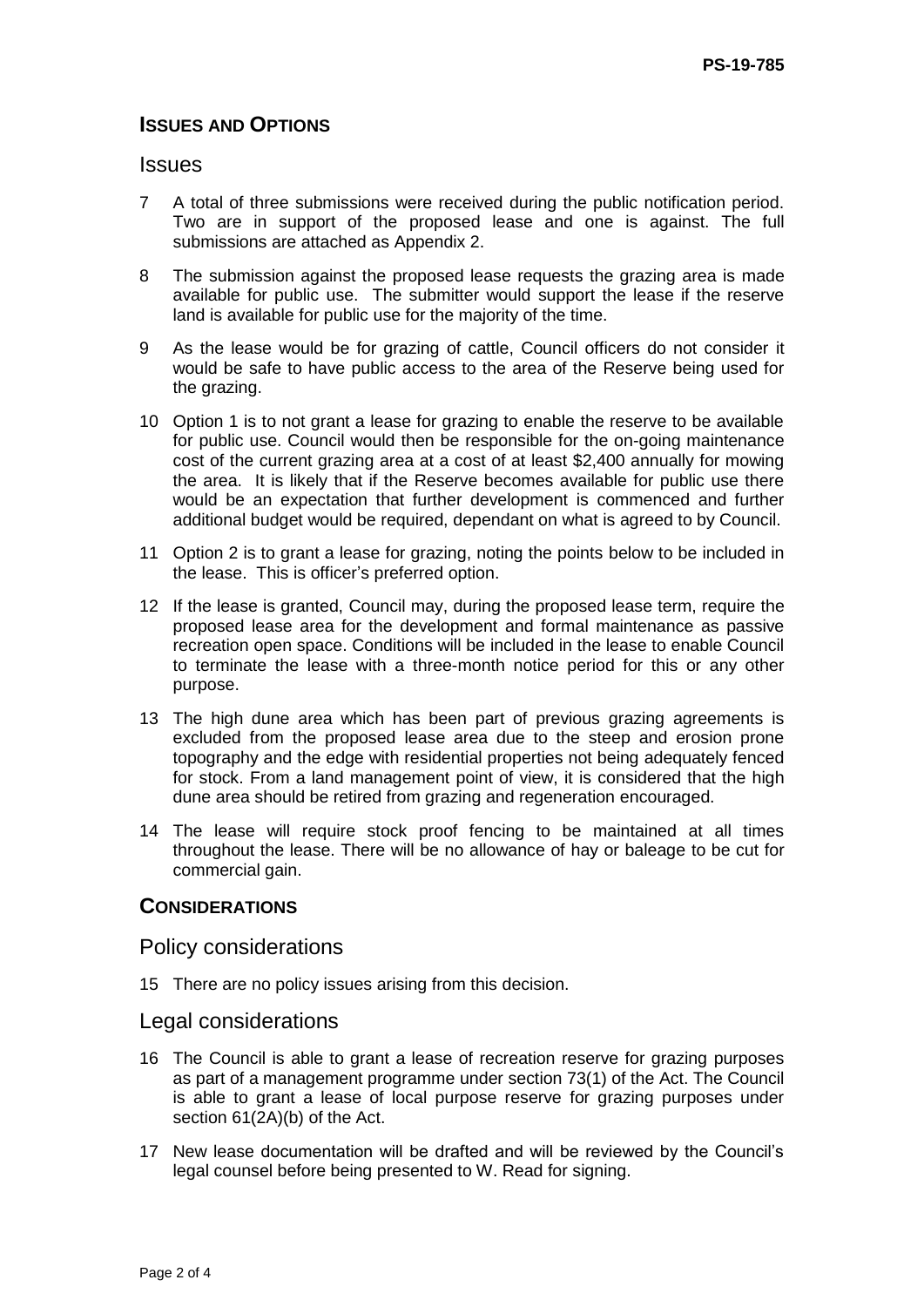### Financial considerations

- 18 The lease will be at an annual rental of \$1,200. This amount recognises the benefit to Council of not having to maintain an area of reserve that is not currently used (or required) for recreation purposes. If this area was not grazed the annual maintenance cost would be at least \$2,400 just for mowing the area.
- 19 The regeneration of the high dune area will happen over several years and can be managed within existing budgets for restoration planting.

#### Tāngata whenua considerations

20 Iwi have advised their interest in the Ngāwhakangutu Reserve including the proposed lease area. Iwi are supportive of the high dunes being retired from grazing. Concerns were raised about how the potential effects of grazing the land will be managed. Officers consider these concerns can be addressed through the lease agreement. Council officers will continue to discuss with iwi the ongoing management of the reserve separate to this lease process.

#### **SIGNIFICANCE AND ENGAGEMENT**

#### Significance policy

21 This matter has a low level of significance under Council's Significance and Engagement Policy.

#### Consultation already undertaken

- 22 The Waikanae Community Board Chair has been previously advised of this proposed lease and would like the funds gathered to be spent on the reserve.
- 23 A 20 day public notification was undertaken as required by the Act and a total of three submissions were received.

#### Engagement planning

*24* An engagement plan is not needed to implement this decision.

## **RECOMMENDATIONS**

- 25 That the Kāpiti Coast District Council notes the three submissions received as a result of the public notification period as required by the Act.
- 26 That the Kāpiti Coast District Council authorises the Chief Executive to enter into a lease for five years with no rights of renewal, from 1 June 2019 with W. Read, for the land at Ngāwhakangutu Reserve, Peka Peka, as shown in Appendix 1 to report PS-19-785, at an annual rental of \$1,200.

**Report prepared by Approved for submission Approved for submission**